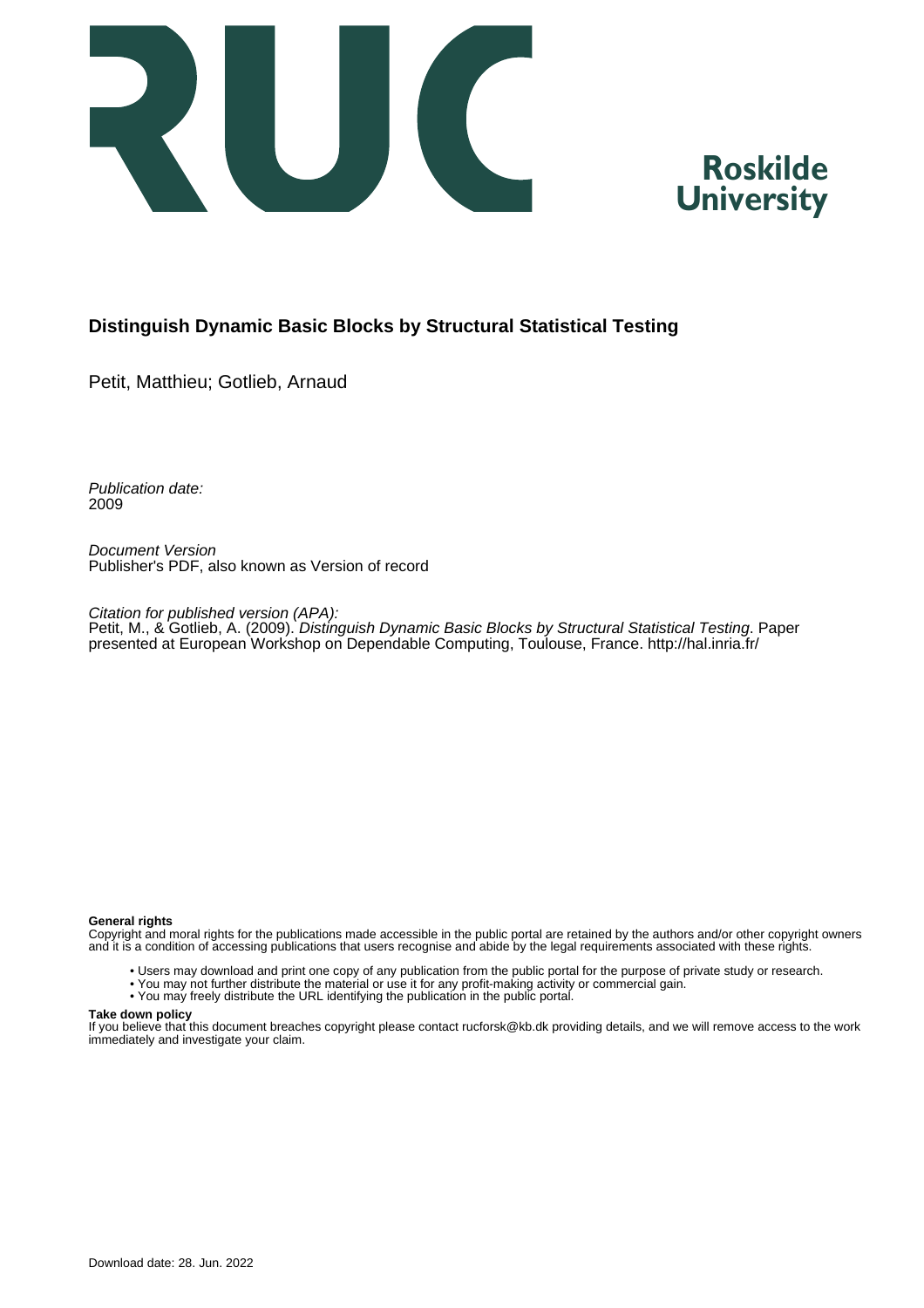# **Distinguish Dynamic Basic Blocks by Structural Statistical Testing**

Matthieu Petit<sup>∗</sup> Departement of Communication, Business and Information Technologies Roskilde University P.O Box 260, 4000 Roskilde Denmark petit@ruc.dk

### **Abstract**

*Statistical testing aims at generating random test data that respect selected probabilistic properties. A distribution probability is associated with the program input space in order to achieve statistical test purpose: to test the most frequent usage of software or to maximize the probability of satisfying a structural coverage criterion for instance.*

*In this paper, we propose a new statistical testing method that generates sequences of random test data that respect the following probabilistic properties: 1) each sequence guarantees the uniform selection of feasible paths only and 2) the uniform selection of test data over the subdomain associated with these paths. Baudry et al. present a testingfor-diagnosis method where the essential notion of Dynamic Basic Block was identified to be strongly correlated to the effectiveness of fault-localization technique. We show that generating a sequence of random test data respecting these properties allows to well-distinguished Dynamic Basic Blocks. Thanks to Constraint programming techniques, we propose an efficient algorithm that uniformly selects feasible paths only by drastically decreasing the number of rejects (test data that activate another control flow path) during the test data selection. We implemented this algorithm in a statistical test data generator for Java programs. A first experimental validation is presented.*

# **1 Introduction**

Software testing is the first validation technique used to produce high-quality software, but it is also a primary cost driver on most projects. Software testing aims at detecting defects within programs, while debugging aims at lo-

Arnaud Gotlieb INRIA Rennes - Bretagne Atlantique Campus Beaulieu 35042 Rennes cedex, FRANCE Arnaud.Gotlieb@irisa.fr

cating faults and correcting them. The times when these two complementary activities were separated is hopefully behind us. Nowadays, modern test data generation techniques cannot ignore how the test data will be used in order to locate the defects. Since several years, many automated fault-localization techniques have been proposed to use information about the test data executions through controlflow monitoring introduced [12]. These methods, globally called coverage-based fault localization, use statement coverage and test results to locate the statements that are the most correlated to the defects. Recently, studies have been conducted to identify how test data generation techniques impact the effectiveness of coverage-based fault localization techniques [2, 1, 21]. In [2], Baudry et al. present a testing-for-diagnosis method where the essential notion of *Dynamic Basic Block* was identified to be strongly correlated to the effectiveness of any fault-localization technique. Roughly speaking, a *Dynamic Basic Block (DBB)* is the subset of statements in a program that are equally covered by the test data of a given test suite. Surprisingly, the experimental results of [2] show a strong correlation between the effectiveness of fault-localization technique and the size of the DBB that includes the faulty statement. They conclude that maximizing the number of DBBs increases the effectiveness of coverage-based fault-localization techniques.

As proposed by Thevenod-Fosse and Waeselynck [18], test data generation methods include deterministic and statistical testing. While deterministic testing aims at selecting a single test data in front of a given test objective, statistical testing generates test data at random. Statistical testing covers three distinct ways of generating test data:

- (*Random Testing* [7]) Test data are generated according an uniform distribution probability, meaning that each point of the input space of a program has the same probability to be selected ;
- (*Operational Testing* [14]) Test data are generated ac-

<sup>∗</sup>This work is supported by the project GENETTA granted by Brittany region and the project "Logic-statistic modeling and analysis of biological sequence data" funded by the NABIIT program under the Danish Strategic Research Council.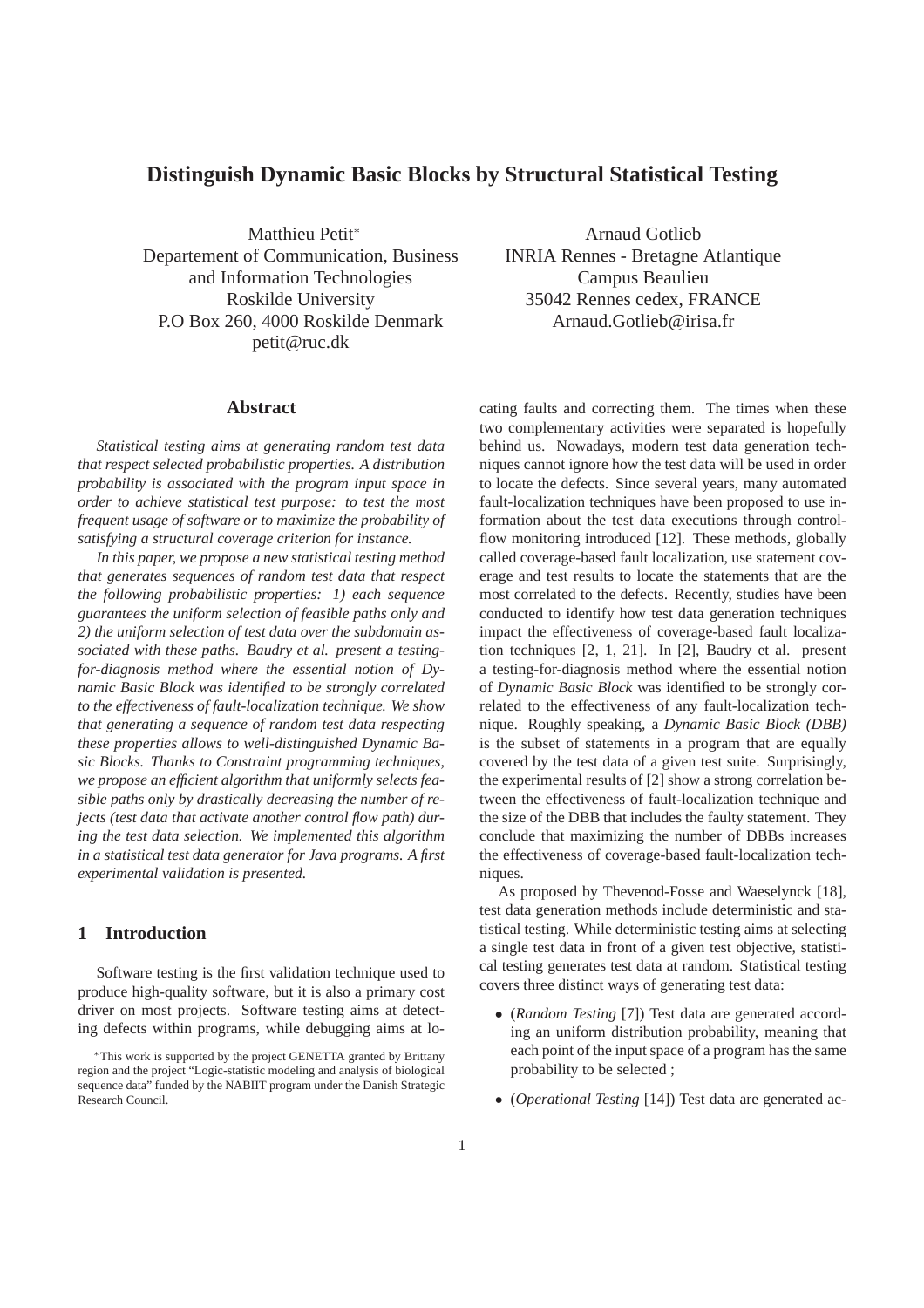cording to an operational usage profile of the program. Usually, this profile is specified by the tester and does not depend on the program itself ;

• (*Functional and Structural statistical testing* [18]) Test data are generated according to a distribution probability that is computed from a model (functional) or the program itself (structural). In the latter case, the goal is to maximize the coverage of a selected coverage criterion by maximizing the probability to exercise the least probable element of the criterion.

In this paper, we propose a new statistical test data generation technique that improves coverage-based faultlocalization. We built on our previous works by unifying two techniques : uniform selection of feasible paths [17] and path-oriented random testing [10]. The technique we propose in this paper aims at generating random test data that respect two specific probabilistic properties :

- The generated test suite will activate uniformly all the feasible paths of the program ;
- The generated test suite will ensure that the subdomain associated with each feasible path will be uniformly activated.

Generating a test suite that follows these two properties is challenging as establishing path feasibility is undecidable in the general case and generating a test suite that uniformly covers a subdomain defined by constraints usually requires many rejections. In our work, we benefit from well-recognized Constraint Programming techniques to determine, in most case, path feasibility and obtain a tight over-approximation of the path constraint solutions. We model uniform selection of feasible paths as an optimization problem. To cover a path, constraint propagation and refutation allow us to drastically decrease the number of rejects (test data following another path) while maintaining uniformity. Thanks to our implementation, our experimental results show that generating a sequence of random test data respecting these properties permits unambiguously to increase the number of well-distinguished DBBs, improving so coverage-based fault localization.

**Outline of the paper**. The paper is organized as follows : section 2 motivates our work on program **trityp**. Section 3 presents our statistical testing technique. Our implementation prototype GENETTA is described section 4 while section 5 presents our experimental validation. Finally, section 6 concludes this work.

### **2 Motivating Example**

We illustrate our statistical test data generation method for fault-localization on an example. The program **trityp**, initially proposed by Myers [15] and fully studied by De-Millo and Offut [5], takes three non-negative integers as arguments that represent the relative lengths of the sides of a triangle and classifies the triangle as scalene (output equals to 1), isosceles (output equals to 2), equilateral (output equals to 3) or illegal (output equals to 4). The source code of a faulty version of the program is given by the **Figure** 1.

Although it implements a simple specification, this program is difficult to handle for test data generators as it contains several nested conditionals structures and a lot of infeasible paths (47 over a total of 57 in our version).

Random testing alone has some difficulties to achieve good coverage of the source code. Indeed, simple events such as  $i = j$  have low probability to happen  $(\frac{1}{2^{32}}$  if i and j are 32-bits integers). Similarly, *statistical structural testing*, as implemented in [6], fails to achieve good coverage in a reasonable amount of time, as non-feasible paths are not discarded from the set of possible executions. In this example, 75% of selected paths are rejected after being generated.

In this paper, we propose a dynamic algorithm that generates sequences of random test data respecting both following probabilistic properties:

- each generated test suite guarantees the uniform selection of the 10 feasible paths of **trityp** ;
- each generated test suite for a given feasible path guarantees the uniform selection of test data over the associated sub-domain.

**Figure**1 shows the coverage matrix of two test suites: on the left side, test data are generated by Random Testing (RT), while on the right side, test data are generated according to our method. Both data have been generated automatically using a RT implementation and our implementation called GENETTA. In the conditional statement line 20, correct condition  $j + k < i$  is replaced by faulty condition  $j + k > i$ . For sake of clarity, the input domain of each integer variable has been restricted to 0..1000.

By definition extracted from [2], a dynamic basic block is a set of statements of a program that is covered by the same test data from a test suite. Two statements s and s' belong to a DBB if they have identical lines in coverage matrix.

From the RT coverage matrix, three *dynamic basic blocks (DBBs)* are extracted:

{01, 03, 04, 06, 08, 10, 11, 23}, {12}, {13}

while seven DBBs are extracted from GENETTA coverage matrix:

 $\{01, 03, 04, 06, 08, 10, 14, 16, 18, 23\}, \{05\},\$ {07, 19}, {09}, {20}, {21}, {22}.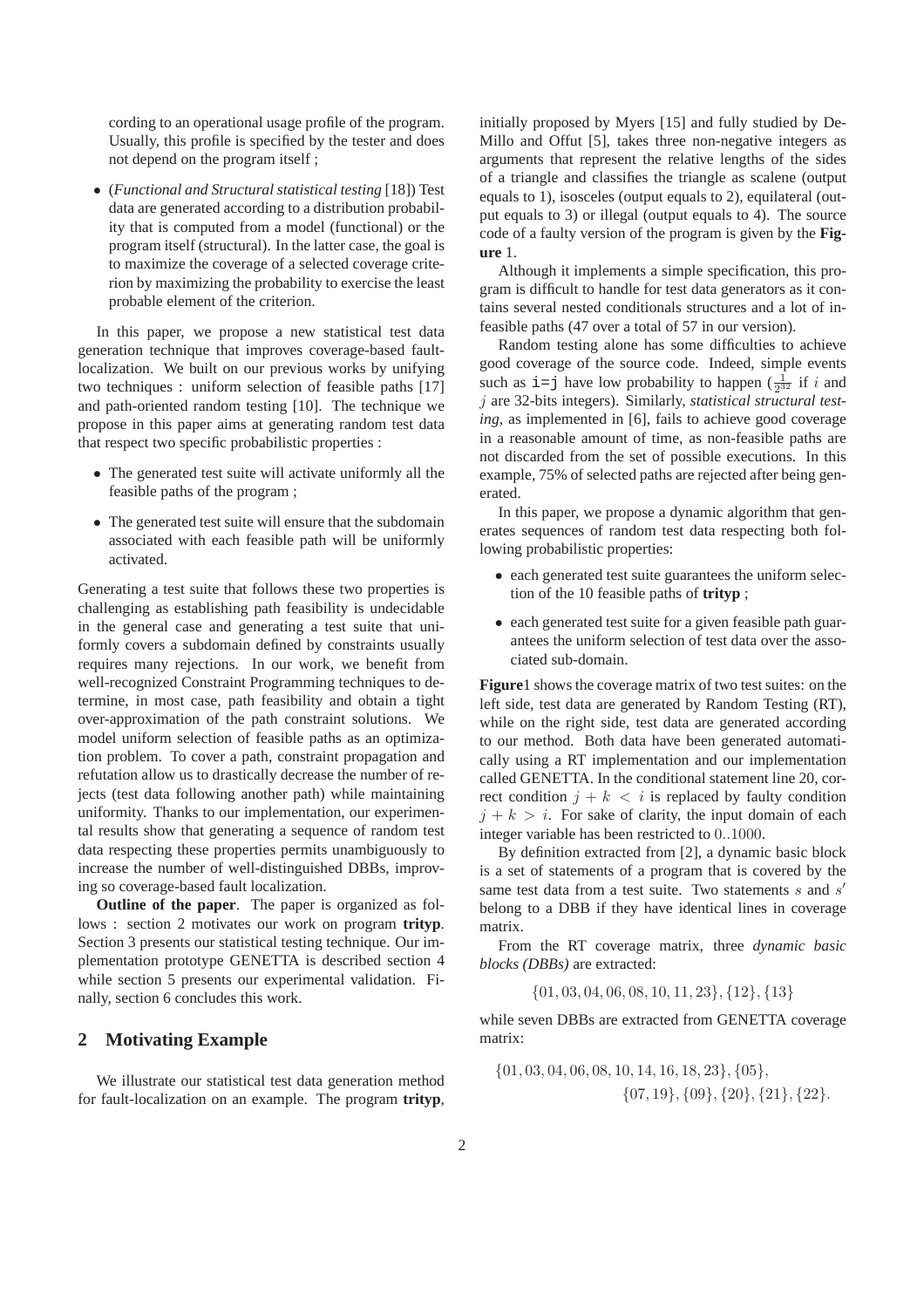|                                                          | Random Testing Test Suite |                |                         |                         |                | Genetta Test Suite |                 |                |              |           |
|----------------------------------------------------------|---------------------------|----------------|-------------------------|-------------------------|----------------|--------------------|-----------------|----------------|--------------|-----------|
|                                                          | $\overline{216}$          | 319            | 848                     | 830                     | 274            | 344                | $\overline{50}$ | 817            | 240          | 914       |
| public int trityp(int i, int j, int k)                   | 635                       | 239            | 686                     | 265                     | 684            | 344                | 50              | 660            | 68           | 666       |
| $int t$ ;                                                | 762                       | 330            | 271                     | 979                     | 31             | 838                | 932             | 817            | 68           | 666       |
| $01 \cdot \textbf{if}((i == 0)  (j == 0)  (k == 0))$     | $\bullet$                 | $\bullet$      | $\bullet$               | $\bullet$               | $\bullet$      | $\bullet$          | $\bullet$       | $\bullet$      | $\bullet$    | $\bullet$ |
| $02. t=4;$                                               |                           |                |                         |                         |                |                    |                 |                |              |           |
| $else{$                                                  |                           |                |                         |                         |                |                    |                 |                |              |           |
| $03. t = 0;$                                             |                           | $\bullet$      | $\bullet$               | $\bullet$               | $\bullet$      | $\bullet$          | $\bullet$       |                |              |           |
| $04.$ if $(i == j)$                                      | $\bullet$                 | $\bullet$      | $\bullet$               | $\bullet$               | $\bullet$      | $\bullet$          | $\bullet$       | $\bullet$      | $\bullet$    | $\bullet$ |
| 05<br>$t=t+1;$                                           |                           |                |                         |                         |                | $\bullet$          | $\bullet$       |                |              |           |
| $if(i == k)$<br>06                                       | $\bullet$                 | $\bullet$      | $\bullet$               | $\bullet$               | $\bullet$      | $\bullet$          | $\bullet$       | $\bullet$      | $\bullet$    | $\bullet$ |
| 07<br>$t=t+2;$                                           |                           |                |                         |                         |                |                    |                 | $\bullet$      |              |           |
| 08. <b>if</b> $(j == k)$                                 | $\bullet$                 | $\bullet$      | $\bullet$               | $\bullet$               | $\bullet$      | $\bullet$          | $\bullet$       | $\bullet$      | $\bullet$    | $\bullet$ |
| $t=t+3;$<br>09                                           |                           |                |                         |                         |                |                    |                 |                | $\bullet$    | $\bullet$ |
| 10. $if(t == 0)$                                         | $\bullet$                 | $\bullet$      | $\bullet$               | $\bullet$               | $\bullet$      | $\bullet$          | $\bullet$       | $\bullet$      | $\bullet$    | $\bullet$ |
| $if((i+j<=k)  (j+k<=i)  (i+k<=j))$<br>11.                | $\bullet$                 | $\bullet$      | $\bullet$               | $\bullet$               | $\bullet$      |                    |                 |                |              |           |
| 12.<br>$t = 4;$                                          |                           |                |                         |                         | $\bullet$      |                    |                 |                |              |           |
| else                                                     |                           |                |                         |                         |                |                    |                 |                |              |           |
| $t=1;$<br>13.                                            | $\bullet$                 | $\bullet$      | $\bullet$               | $\bullet$               |                |                    |                 |                |              |           |
| else                                                     |                           |                |                         |                         |                |                    |                 |                |              |           |
| if(trityp>3)<br>14.                                      |                           |                |                         |                         |                | $\bullet$          | $\bullet$       | $\bullet$      | $\bullet$    | $\bullet$ |
| $t=3;$<br>15.                                            |                           |                |                         |                         |                |                    |                 |                |              |           |
| else                                                     |                           |                |                         |                         |                |                    |                 |                |              |           |
| if( $(t == 1)$ & & $(i + j > k)$ )<br>16                 |                           |                |                         |                         |                | $\bullet$          | ٠               |                | ٠            |           |
| $t=2;$<br>17                                             |                           |                |                         |                         |                |                    |                 |                |              |           |
| else                                                     |                           |                |                         |                         |                |                    |                 |                |              |           |
| if ( $(t == 2)$ & & ( $i + k > j$ ))<br>18               |                           |                |                         |                         |                | $\bullet$          | ٠               |                | ٠            | $\bullet$ |
| $t = 2i$<br>19                                           |                           |                |                         |                         |                |                    |                 | $\bullet$      |              |           |
| else                                                     |                           |                |                         |                         |                |                    |                 |                |              |           |
| if( $(t == 3)$ &&( $j + k < i$ ))//< instead of ><br>20. |                           |                |                         |                         |                | $\bullet$          | $\bullet$       |                | $\bullet$    | $\bullet$ |
| $t=2i$<br>21                                             |                           |                |                         |                         |                |                    |                 |                | $\bullet$    |           |
| else                                                     |                           |                |                         |                         |                |                    |                 |                |              |           |
| 22:<br>$t = 4;$                                          |                           |                |                         |                         |                | $\bullet$          | $\bullet$       |                |              | $\bullet$ |
| 23. $return(t)$ ;                                        | $\bullet$                 | $\bullet$      | $\bullet$               | $\bullet$               | $\bullet$      | $\bullet$          | $\bullet$       | $\bullet$      | ٠            |           |
| <b>Test Verdict</b>                                      | $\overline{P}$            | $\overline{P}$ | $\overline{\mathbf{P}}$ | $\overline{\mathbf{P}}$ | $\overline{P}$ | $\overline{P}$     | $\mathbf{P}$    | $\overline{P}$ | $\mathbf{F}$ | F         |

**Figure 1. Faulty version of trityp and coverage matrix**

As a result, the DBB associated with the faulty statement (line 20) has size one for GENETTA while it is not activated with RT.

# **3 Constraint-based statistical test data generation**

Constraint-based testing aims at modelling an automatic test data generation problem as a constraint problem [4, 9]. Relations between program variables and testing purposes are translated into constraints. In this section, we propose a new algorithm that guarantees the uniform selection of feasible paths only and the uniform activation of test data that follow each of these paths. Sec.3.1 describes the overall algorithm whereas Sec.3.2, 3.3 and 3.4 present step-bystep its distinct techniques. In this paper, we only consider programs composed of: *assignment statement*, *conditional statement*, *loop statement* and *compound statement*. Variables types are integer or array of integers. Note that the coverage of all execution paths is generally an intractable testing criterion, due to the presence of loops. As done in [20, 8], we limit the number of iterations in a *loop statement* to a fixed number k. Hence in the following, *loop statements* are considered as k imbricated *conditional statements*.

## 3.1 Algorithm of Statistical Test Data Generation

Statistical test data generation is described by **Algorithm** 1. It takes a program  $Program, Nb\_DT$  the expected number of test data to generate and  $k$  the maximum number of iterations in loops as inputs, and issues a randomly generated test set.

The first step of the algorithm, line 2, corresponds to the translation of Program and the testing purpose into a stochastic optimization problem ctrs\_proba. The optimization function Optim Function is generated accordingly during this phase. This function implements the (currently unknown) number of feasible paths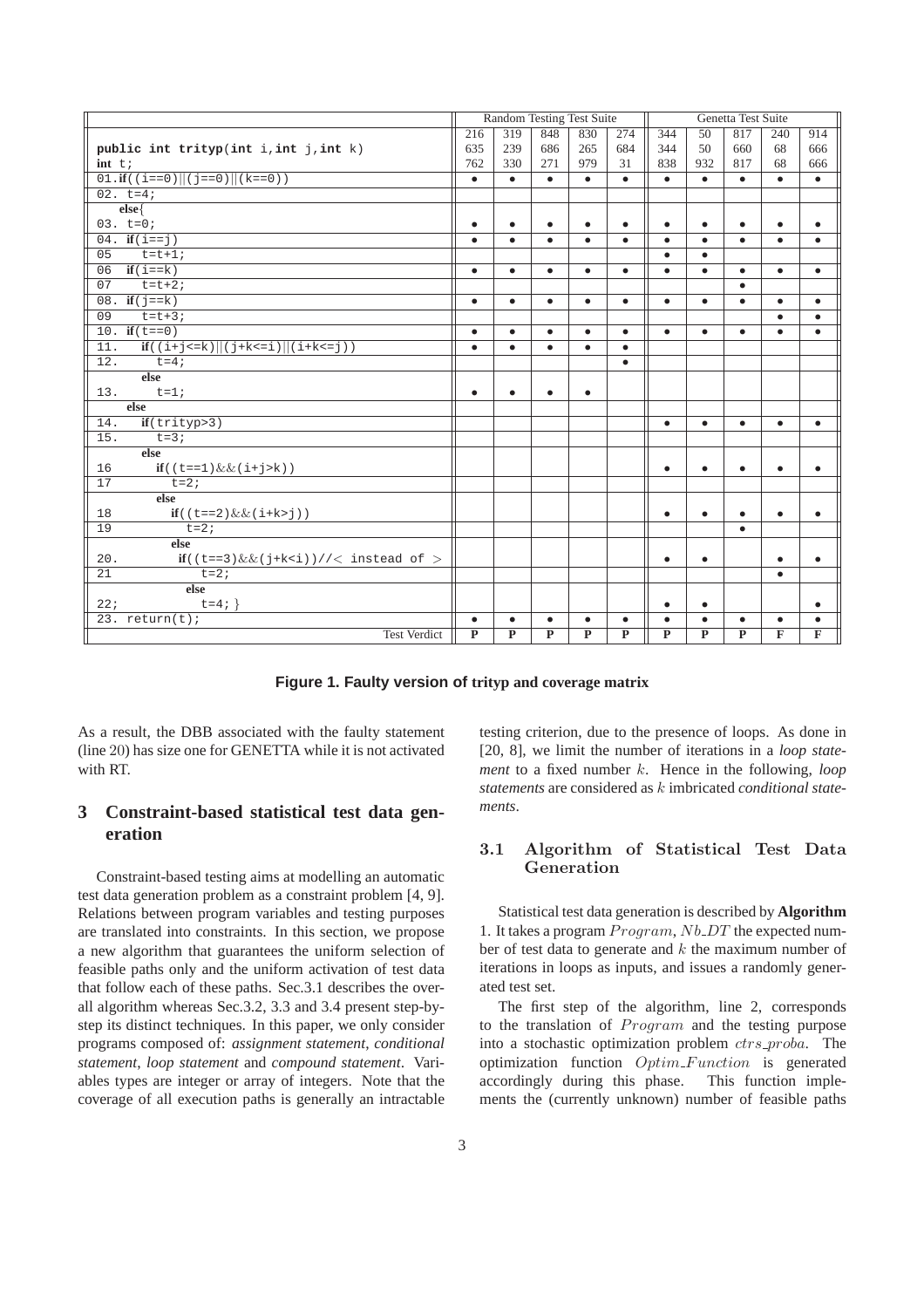of Program. Our approach allows a uniform selection of feasible paths without computing this number.

|                         | <b>Input</b> : Program, Nb <sub>-DT</sub> , k            |
|-------------------------|----------------------------------------------------------|
|                         | <b>Output:</b> DT_Seq                                    |
|                         | $1 DT\_Seq \leftarrow \emptyset$ ;                       |
|                         | 2 Translate <i>Progran</i> into Ctrs_proba and generate  |
|                         | $Optim\_function;$                                       |
|                         | 3 while size ( $DT\_Seq$ ) < $Nb\_DT$ do                 |
| $\overline{\mathbf{4}}$ | $Path\_{Conditions} \leftarrow$ Maximize                 |
|                         | $Optim\_function;$                                       |
| 5                       | $DT \leftarrow$ Select uniformly valuations that satisfy |
|                         | <i>Path_Conditions:</i>                                  |
| 6                       | Add $DT$ in $DT\_Seq$ ;                                  |
| $\overline{7}$          | Update $C$ trs_proba in regards to the path              |
|                         | activated by DT;                                         |
| 8 end                   |                                                          |
|                         | 9 return $DT\_seq$                                       |

The algorithm iterates until  $Nb\_DT$  test data are generated. Each DT is generated in two steps (line 4 and 5). The search of the maximal value of  $Optim\_Function$  is performed as search over a tree, called the *probabilistic execution tree* [17]. The nodes of this tree are just the various basic blocks of Program while its edges correspond to the possible transfer of control flow. In addition, the edges of this tree are labeled with the variables of the probability distribution.

Large parts of the tree can be removed during the stochastic optimization process when path conditions are detected as unsatisfiable. Searching an optimal value for Optim Function yields the selection of a feasible path, Path Conditions.

The uniform selection of test data that activate a given path is performed by an efficient process we called *pathoriented random testing* in [10]. Constraint propagation leads to the computation of an over approximation of the subdomain associated with path conditions. Thanks to this result, we provide a divide–and–conquer algorithm that minimizes the number of rejects (test data that activate another path) while generating statistical test data. Note that checking whether a test datum follows the selected path, can be done on the constraint system itself just by verifying the consistency of its  $Path\_Conditions$ . Finally,  $Ctrs\_proba$ is updated after each statistical test datum generation with the information on path feasibility.

## 3.2 Translation of the program into a constraint program

In our approach, the relations between program variables are modelled with constraints, as well as the statistical testing purpose. As said above, the generated constraint system is represented by a tree (*probabilistic execution tree*). In this section, we detail how each statement of the tested program an be translated within this tree.

## **3.2.1 Translating statements into constraints**

#### **Method Signature.**

Signature of tested method does not appear in probabilistic execution tree. However, this signature is translated into a clause head<sup>1</sup>. Each variable of the signature is translated into a fresh variable and type information into a domain constraint. Body of the clause is composed of the probabilistic execution tree. For instance, input variable i of **tri-** $\mathbf{y}$  is translated into I and type information by the constraint I in  $-2^{31} \cdot .2^{31} - 1$ .

### **Sequence of assignment statements.**

For each definition of a variable, a fresh variable is generted and a domain constraint to represent type information. Then,  $var := Expr$  is translated into  $X = E$  where E the syntactic translation of  $Expr$ . For instance, **trityp** statement t=t+1 is translated into  $T_1 = T_0 + 1 \wedge T_1$  in –  $2^{31} \dots 2^{31} - 1$ . A sequence of assignment statements is translated into a conjunction of constraints.

### **Transfer of control flow.**

Transfer of control flow associated with a conditional statement or a loop unfolding is translated into a choose  $decision(C, [W_1, W_2], Ctrs_1, Ctrs_2)$  where C is the syntactic translation of the decision,  $W_1$  and  $W_2$  represent the probability transitions to the two successor nodes in the tree and  $Ctrs_1$  (resp.  $Ctrs_2$ ) is the probabilistic execution tree associated with statements of the true (resp. false) branch and remaining statements of the program. For example, first conditional of **trityp** is translated into:

$$
choose\_decision (I \le 0 \lor J \le 0 \lor K \le 0,
$$
  
[W<sub>1</sub>, W<sub>2</sub>], *Ctrs<sub>1</sub>, Ctrs<sub>2</sub>)*

where is a  $W_1$  (resp.  $W_2$ ) is a finite domain variable that represents the probability to add ( $I \leq 0 \vee J \leq 0 \vee K \leq$ 0) ∧  $Ctrs_1$  (resp.  $(I > 0 \land J > 0 \land K > 0) \land Ctrs_2$ ) and  $Ctrs<sub>1</sub>$  (resp.  $Ctrs<sub>2</sub>$ ) is the probabilistic execution tree associated with true branch (resp. false branch) of a conditional statement.

#### **3.2.2 Constraints on probability transitions**

Suppose that the set of feasible paths of the probabilistic execution tree is known. A uniform selection of feasible paths can be easily performed. Indeed, the selection of feasible paths in the tree is uniform when probability transitions associated with each edge of this tree are proportional

<sup>1</sup>Constraint solver used is part of a logic programming language. That is the reason why some terminologies of this paradigm are used.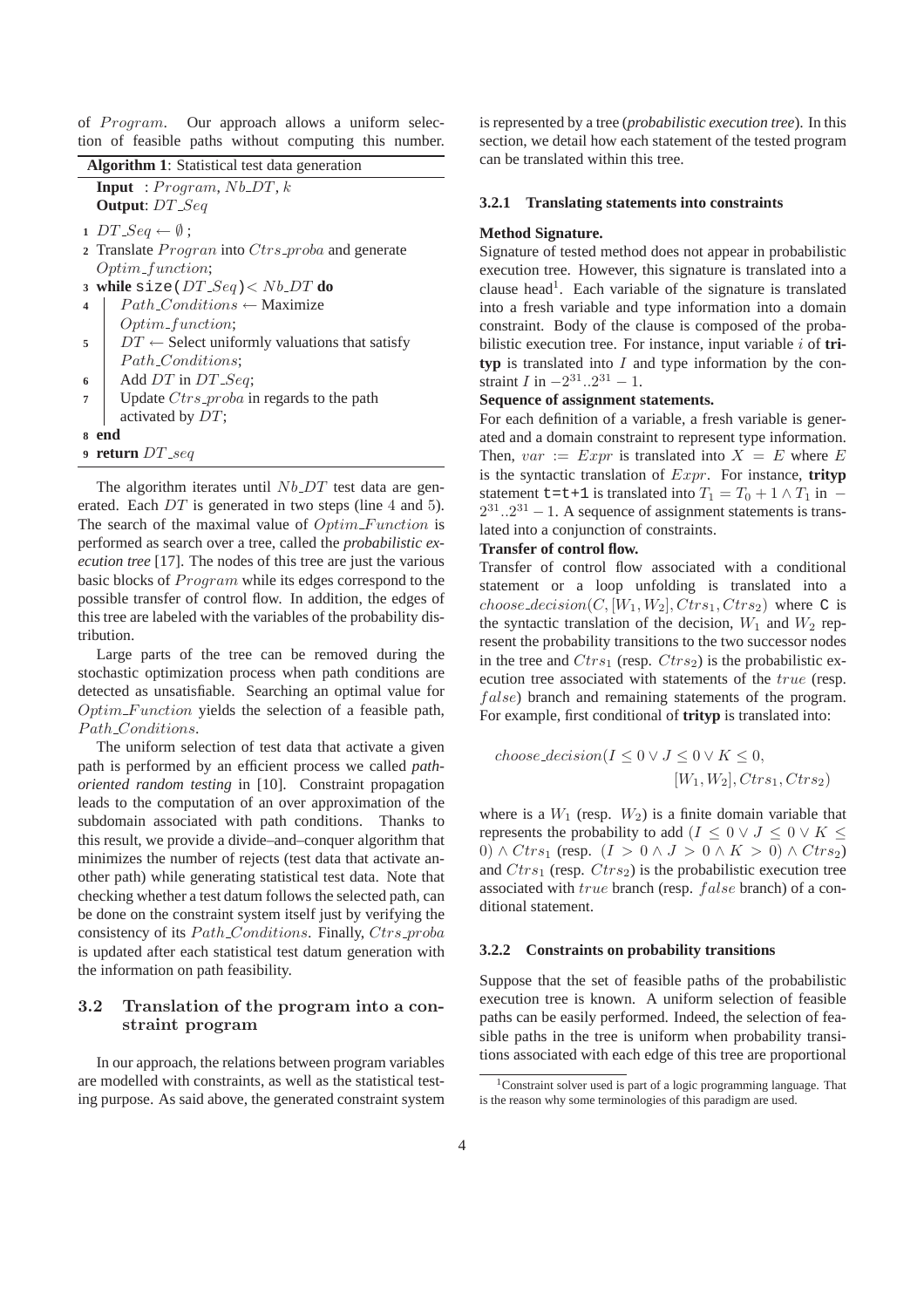to the number of feasible paths that activate it. However in practice, the number of feasible paths which activates this edge is unknown. That is the reason why a couple of weight variables  $[W_1, W_2]$  is used to model probability transitions of the tree. Domain of weight variables represents information about the number of feasible paths that activate the edge. However, constraints on these weight variables can be generated from the tree structure.

Suppose that  $W_i$  is the weight variable associated with the edge which goes in a node and  $W_{o_1}$  and  $W_{o_2}$  the weight variables associated with the two branches which go out the node. The number of feasible paths that go in a node is equals to the number of feasible paths that go out. Then, a constraint  $W_i = Wo_1 + Wo_2$  is generated for each probabilistic choice constraint. For instance, the number of feasible paths that activates the first conditional of **trityp** is equals to the sum of the number of feasible paths that active the true and the false branch.

Suppose that  $W_e$  represents a weight variable that leads to a leaf node. Domain of  $W_e$  is 0..1. Indeed, only one feasible path activates at most this edge. In the following of this paper,  $W_{exit}$  denotes the set of weight variables associated with leaf nodes of probabilistic execution tree.

# 3.3 A uniform selection of satisfiable path conditions only

Path selection is represented by generation of path conditions associated with a path of the probabilistic execution tree (from the root node to a leaf node). This path selection is performed when each probability transition that composes this path is valuated. Our approach is based on an iterative construction of the selector of path conditions. This iterative construction is represented by domain prunings of weight variables. Path selection is modelled as an optimization problem. Optimization function to maximize corresponds to the number of feasible paths, defined as follows:

$$
\sum_{W_j \in W_{exit}} W_j.
$$

A top-down labeling process on weight variables of  $W_{exit}$ is used to generate of path conditions. This labeling process leads to a valuation of weight variables. In that case, uniform path selection is performed on the set of feasible paths and the set of paths not yet detected as unfeasible. Decision procedure of the constraint solver allows us to detect as soon as possible that path conditions are not satisfiable. In that case, a backtrack mechanism is used to reload the search and find a new optimal valuation of the weight variables. Corresponding part of the probabilistic execution tree is also removed.

For instance, let us consider again the probabilistic choice constraint associated with the first conditional statement of **trityp**:

$$
choose\_decision (I \le 0 \lor J \le 0 \lor K \le 0,
$$
  
[W<sub>1</sub>, W<sub>2</sub>], Ctrs<sub>1</sub>, Ctrs<sub>2</sub>)

At the beginning, constraints generated from the tree structure constraint  $W_1$  to 0..1 and  $W_2$  to 0..56. These domains correspond to the potentially number of feasible paths that activate respectively the true branch or the false branch. First optimal solution for the *Optim\_Function* leads to a valuation to 1 for  $W_1$  and 56 for  $W_2$ . This valuation can launch the generation of  $I \leq 0 \vee J \leq 0 \vee K \leq 0$  as path conditions (path  $01 - 02 - 23$ ). However, constraints

$$
I > 0 \land J > 0 \land K > 0 \land I = J \land I = K \land J \neq K
$$

associated with pre-conditions of  $01-03-04-05-06-$ 07 – 08 can also be generated. As these constraints are not satisfiable, part of probabilistic execution tree associated with this edge is removed and the search is reloaded.

## 3.4 Uniform selection of test data that satisfy path conditions

In this section, we detail our algorithm to perform a uniform of test data that satisfy path conditions. In constraint programming terminology, this algorithm aims at selecting solutions of a constraint problem with the same probability. Determine this set of solutions is a NP-hard problem [11]. Rejection method [13] is a classical way to address this problem. Uniform selection is performed on an overapproximation of the solutions set. Valuation of variables is rejected when this valuation is not a solution of the problem. This valuation is kept when this valuation is a solution. However, rejection method can be inefficient when the sub-domain associated with input variables is too large w.r.t solutions of the path conditions. The algorithm presented in this section permits a trade off between the computation of solution sets and an inefficient rejection method. A divide and conquer is proposed to achieve this goal.

Firstly, we detail how to fairly divide the subdomain associated with path conditions resulting from constraint propagation (Sec. 3.4.1) and secondly, we explain how to exploit constraint refutation to prune this subdomain (Sec.3.4.2). Finally, we give our algorithm that exploits both these processes (Sec.3.4.3).

#### **3.4.1 Dividing subdomain of path conditions**

Applying constraint propagation on the path conditions results in an subdomain that is a correct approximation of the solution set of the path conditions. We propose a new way of refining this subdomain in a smaller one. Let div be a given parameter, called the *division parameter*, our method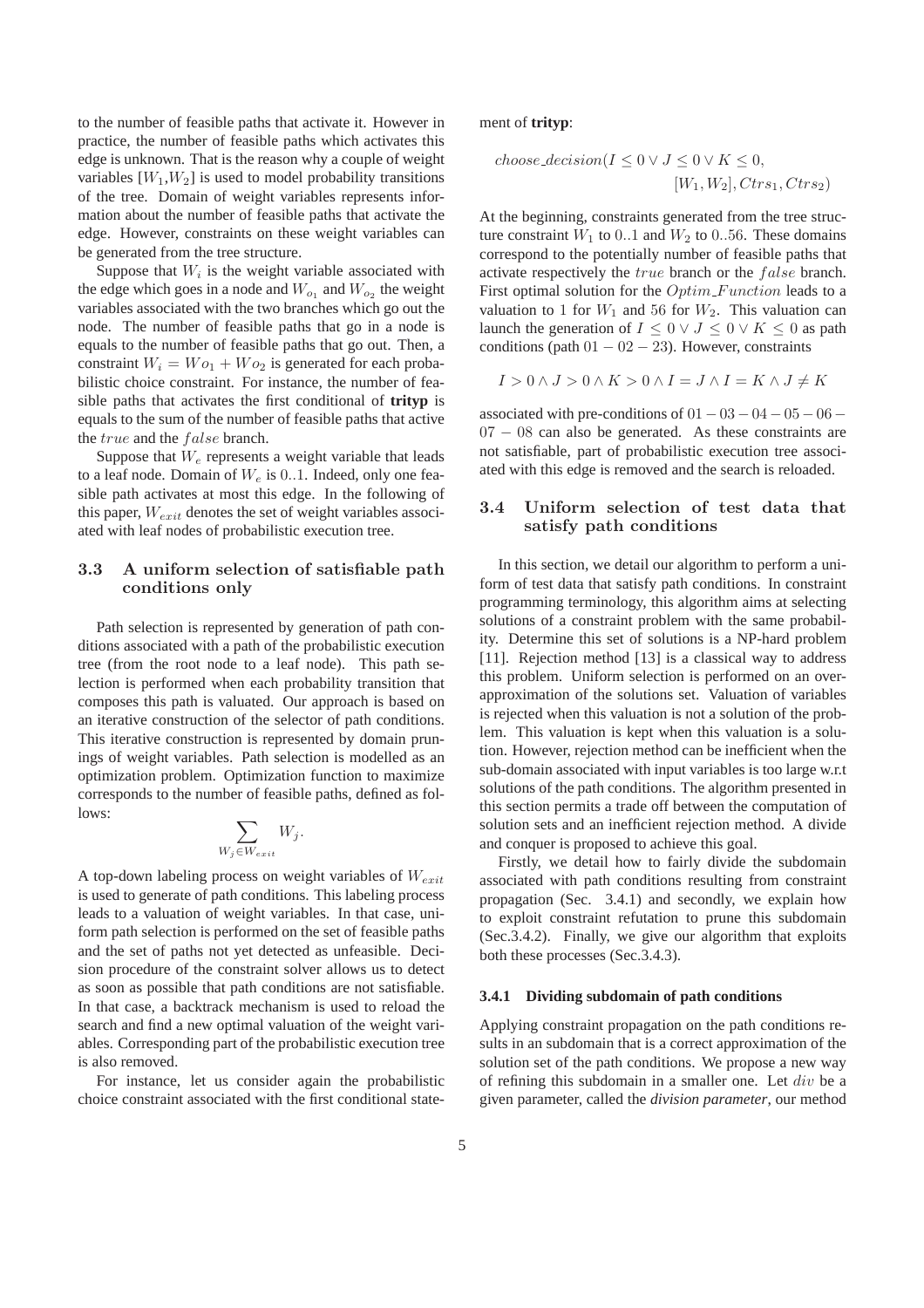is based on the division of each variable domain into div subdomains of equal area. When the size of a domain variable cannot be divided by  $div$ , then we enlarge its domain until its size can be divided by  $div$ . By iterating this process over all the  $n$  input variables, we get a fair partition of the (augmented) initial subdomain, in  $div^n$  subdomains.

### **3.4.2 Pruning subdomain of path conditions**

Constraint refutation is the process of temporarily adding a constraint to a set of constraints and testing whether the resulting constraint system has no solution by using constraint propagation. If the resulting constraint system is unsatisfiable, the added constraint is shown to be contradictory with the rest of the constraints and then it is refuted. When constraint propagation does not yield to a contradiction, then nothing can be deduced as constraint propagation is incomplete in general. Based on constraint addition/removal and propagation, this process is very efficient and it can be exploited to reduce the over approximation of the set of solutions obtained by constraint propagation.

Constraint refutation is used to test efficiently domain intersection. Thus, we eliminate parts of the suddomain that are inconsistent with the path conditions. Constraint refutation has another advantage as it help detecting non-feasible paths. Recall that non-feasible paths correspond to unsatisfiable constraint systems. Hence, when all the subdomains of the partition are shown to be inconsistent, then it means that the corresponding path is unfeasible.

#### **3.4.3 Algorithm**

The algorithm takes as inputs a set of variables along with their variation domain, Path Conditions constraints set generated during path selection,  $div$  the division parameter. and N the length of the expected random sequence. The algorithm returns a list of  $N$  uniformly distributed random tuples that all satisfy the path conditions. The list is void when the corresponding path is detected as being non-feasible.

Firstly, the algorithm partitions the subdomain resulting from constraint propagation in  $div^n$  subdomains of equal area (divide function). Then, each subdomain  $D_i$  in the partition is checked for unsatisfiability. This results in a list of subdomains  $D'_1, \ldots, D'_p$  where  $p \leq div^n$ . Secondly, uniform selection of test data is built from this list by picking up first a subdomain and then picking up a tuple inside this subdomain. If the selected tuple does not satisfy the path conditions then it is simply rejected. This process is repeated until a sequence of  $N$  test data is generated. This algorithm is semi-correct, meaning that when it terminates, it is guaranteed to provide the correct expected result, but it is not guaranteed to terminate. Indeed, in the second loop, N is decreased iff t satisfies  $Path\_Conditions$ , which can happen only if  $Path\_Conditions$  is satisfiable. In other words, if  $Path\_Conditions$  is unsatisfiable and if this has not been detected by constraint propagation ( $p > 1$ ), then the algorithm will not terminate. Note that similar problems arise with random testing or path testing as nothing prevents an unsatisfiable goal  $Path\_Conditions$  to be selected and, in this case, all the test cases will be rejected. In practice, a time out mechanism is necessary to enforce termination. This mechanism is not detailed here but it is mandatory on actual implementation. Note that any testing tools that execute programs should be equipped by such a time-out mechanism as nothing prevents the programs to activate endless paths.

| <b>Algorithm 2:</b> Uniform selection of test data that satisfy                 |
|---------------------------------------------------------------------------------|
| path conditions                                                                 |
| <b>input</b> : $(x_1, , x_n)$ , Path_Conditions, div, N                         |
| <b>output:</b> $t_1, , t_N$ or $\emptyset$ (non-feasible path)                  |
| $T := \emptyset$ :                                                              |
| 2 $(D_1, , D_{k^n}) := \text{divide}(\{x_1, , x_n\}, k);$                       |
| 3 forall $D_i \in (D_1, \ldots, D_{k^n})$ do                                    |
| if $D_i$ is inconsistent w.r.t. Path_Conditions then<br>$\overline{\mathbf{4}}$ |
| Remove $D_i$ from $(D_1, , D_{k^n})$ ;<br>5                                     |
| end<br>6                                                                        |
| end<br>$\overline{7}$                                                           |
| 8 Let $D'_1, , D'_p$ be the remaining list of domains;                          |
| 9 if $p \geq 1$ then                                                            |
| while $N > 0$ do<br>10                                                          |
| Pick up uniformly $D$ at random from<br>11                                      |
| $D'_1, , D'_p;$                                                                 |
| Pick up uniformly $t$ at random from $D$ ;<br>12                                |
| <b>if</b> $Path\_Conditions$ is satisfied by t <b>then</b><br>13                |
| 14                                                                              |
| add t to T;<br>$N := N - 1$ ;<br>15                                             |
| end<br>16                                                                       |
| end<br>17                                                                       |
| <b>18</b> end                                                                   |
| 19 return $T$ ;                                                                 |

## **4 Implementation**

Our prototype is implemented in SICStus Prolog (4500 LOC). The tool generates statistical test data for a restricted fragment of the JAVA language.

Given a JAVA class and a method of this class, our prototype generates a test suite at random that respects the probabilistic properties we defined above.

The implementation of the tool includes three main parts: source code parsing and analysis, constraint generation and constraint solving. The modules dedicated to source code analysis include a complete SUN's JAVA 1.4 parser that builds a symbol table and an abstract syntax tree. From this tree, the constraint generation modules de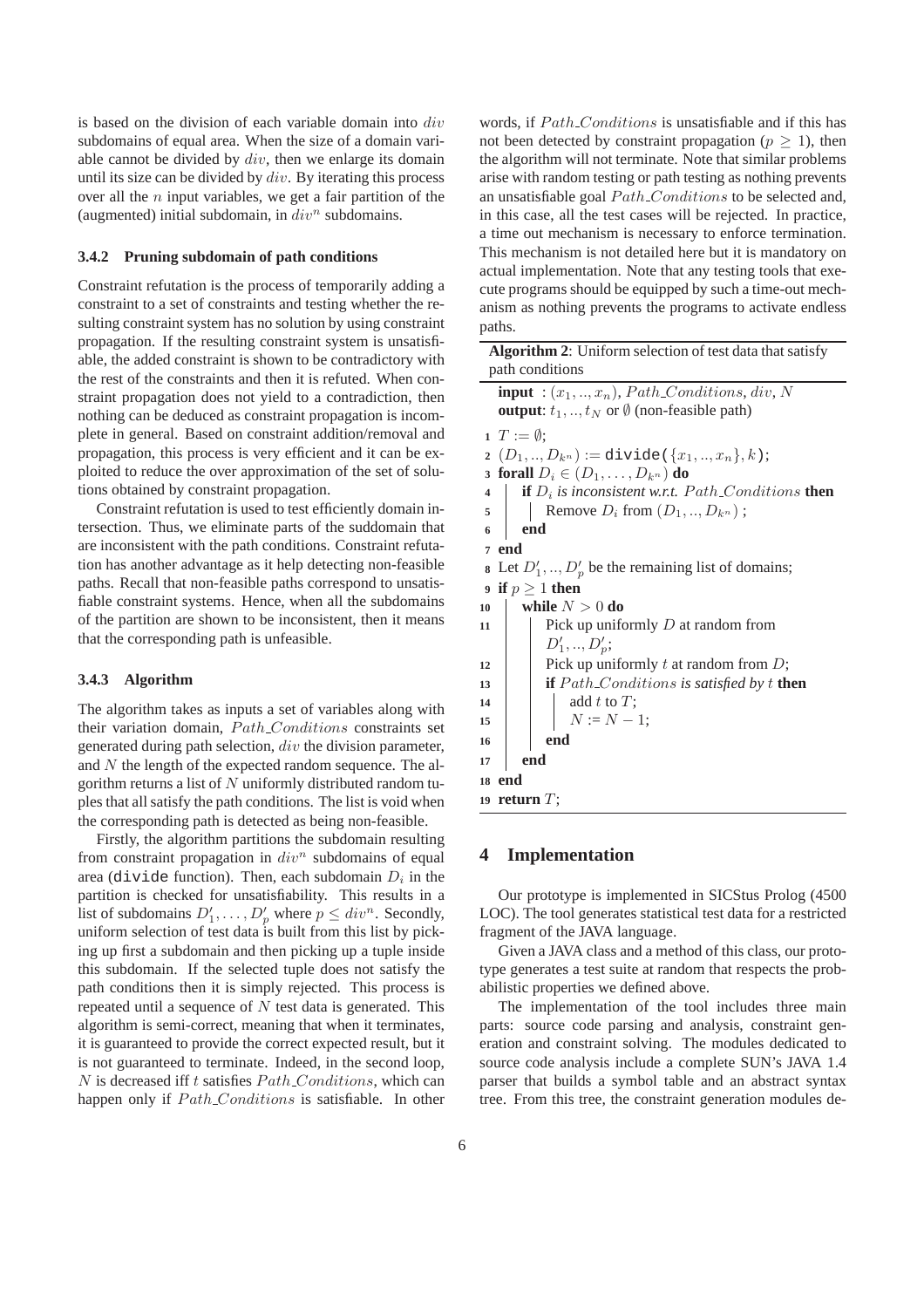rive the *probabilistic execution tree* we introduced in Sec.3. Finally, the constraint solving modules implement probabilistic choice constraints which are the key-stone of the tool. These modules are built upon the clp(fd) [3] and the PCC(FD) [16] libraries of SICStus Prolog. The modules dedicated to constraint solving also implement the algorithms of Sec.3.1.

The user interacts with the tool through a batch mode that permits to ask various test data generation requests. The statistical test data generation can be parameterized through the predicate genetta launcher. This predicate offers optional arguments for constraining the number of paths to be selected, the number of test data to be generated,  $k$  a parameter that bounds the loop unfolding, div the division parameter and time−out a time-out value able to interrupt the generation. Note that this latter parameter is mandatory on every testing tool implementation as nothing guarantees the tested program to iterate indefinitely.

## **5 Experimental validation**

In this section, we present our preliminary results on the impact of our statistical test data generator on the effectiveness of a standard coverage-based fault localization technique. Sec. 5.1 presents our experimental process whereas Sec.5.2 describes our results.

### 5.1 Experiments

The experimental process was divided into 4 steps:

- 1. Two sequences of test data were generated using GENETTA and a Random Testing implementation. Test data were generated for a correct version of the method under test;
- 2. Mutants were then generated for the method under test;
- 3. The generated test data were executed against all the mutants and the execution traces were collected within a coverage matrix;
- 4. Finally, the Dynamic Basic Blocks (DBBs) associated with both sequences of test data were computed;

This experimental process exploited two existing tools: MuJava [22] was used to generate a set of standard mutants and execution traces were collected thanks to the BUGDEL tool [19]. Finally, we implemented a predicate that computes DBBs associated with each test suite.

### 5.2 Experimental results

**Trityp** was used to serve as our candidate program. GENETTA and our RT implementation generated two sequences of 100 test data in order to defined the coverage matrix and 32 mutants of **trityp** were generated by MuJava. **Fig.**2 summarizes our results.

These results show unambiguously that our method improves the number of DBBs on every mutants. Interestingly, the maximum number of DBBs is reached on more than half of the mutants, indicating that GENETTA not only outperforms RT on all the cases but is also well-suited to generate statistical test data for fault-localization. Of course, more experiments are required to validate this statement on other programs but these results are clearly very encouraging.

# **6 Conclusion**

In this paper, we proposed a new statistical testing method that generates sequences of random test data that respect the following probabilistic properties: 1) each sequence guarantees the uniform selection of feasible paths only and 2) the uniform selection of test data over the subdomain associated with these paths. We introduced a new algorithm that uniformly selects feasible paths only by drastically decreasing the number of rejects during the test data selection. This approach was implemented in a prototype for JAVA and preliminary experimental results were given to show that the generated test suite increases the size of DBBs w.r.t. a pure random testing approach. Moreover, we got encouraging experimental results that show the potential for increasing the effectiveness of a standard coveragebased localization fault technique. Future work will be dedicated to improve the coverage of the JAVA language, in particular by taking method calls into account. Moreover, additional experimental results are required to fully validate the ability of our statistical test data generator to generate test data for fault localization.

# **References**

- [1] R. Abreu, P. Zoeteweij, and A.J.C. van Gemund. On the accuracy of spectrum-based fault localization. In *Testing: Academic and Industrial Conference, Practice and Industrial Conference*, Windsor, UK, September 2007.
- [2] B. Baudry, F. Fleurey, and Y. Le Traon. Improving test suites for efficient fault localization. In *Proceedings of International Conference on Software Engineering*, pages 20–28, Shanghai, China, May 2006.
- [3] M. Carlsson, G. Ottoson, and B. Carlson. An open–ended finite domain constraint solver. In *Proceedings of the International Symposium on Programming Languages: Implementations Logics and Programs*, LNCS, pages 191–206, Soupthampton, UK, September 1997. Springer.
- [4] R.A. DeMillo and J.A. Offutt. Constraint-based automatic test data generation. *IEEE Transaction on Software Engineering*, 17(9):900– 910, September 1991.
- [5] R.A. DeMillo and J.A. Offutt. Experimental results from an automatic test case generator. *ACM Transactions on Software Engineering and Methodology*, 2(2):109–127, April 1993.